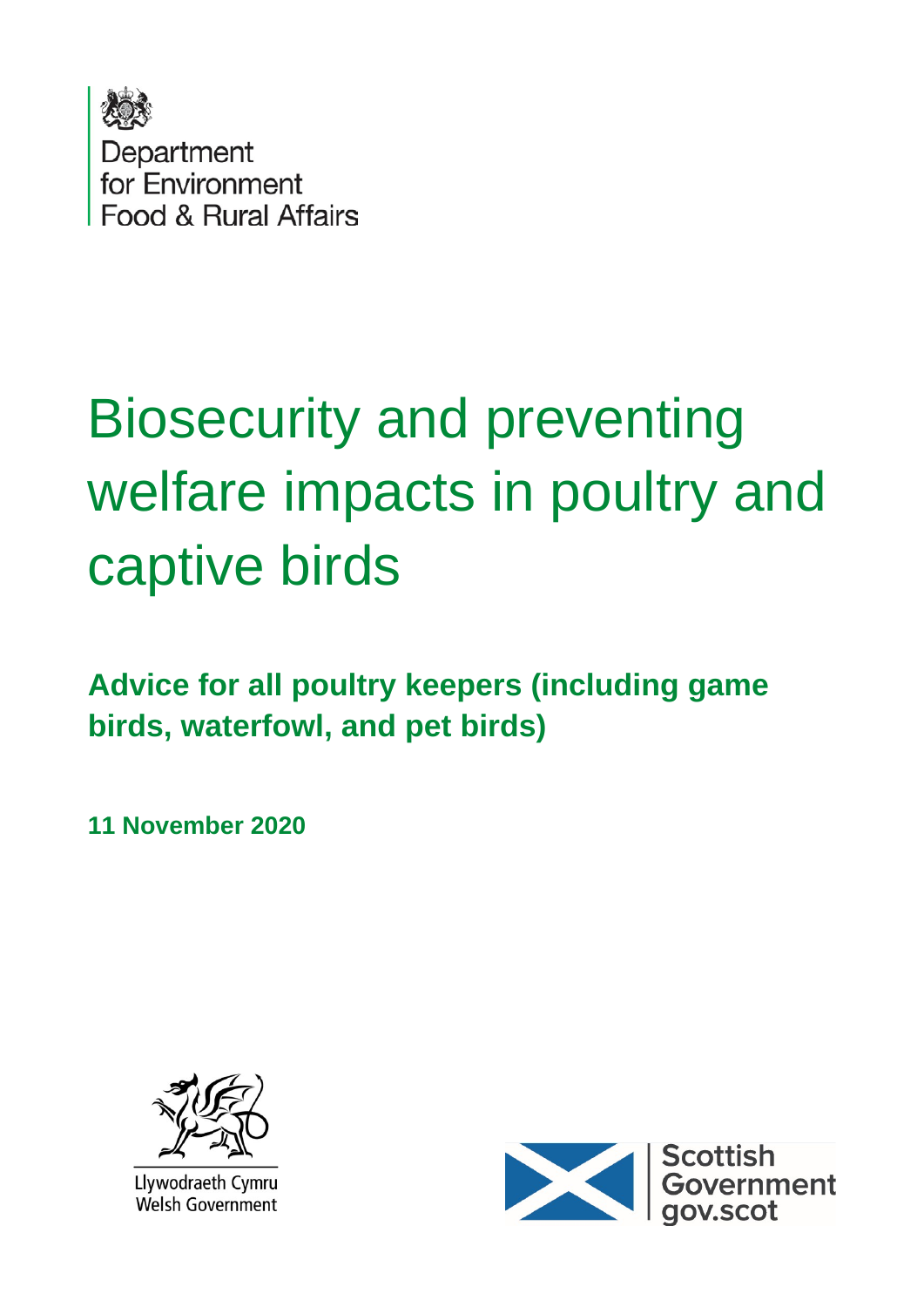## **Contents**

| Maintaining welfare after the release of free-range hens from housing 16 |  |
|--------------------------------------------------------------------------|--|
|                                                                          |  |
|                                                                          |  |
|                                                                          |  |
|                                                                          |  |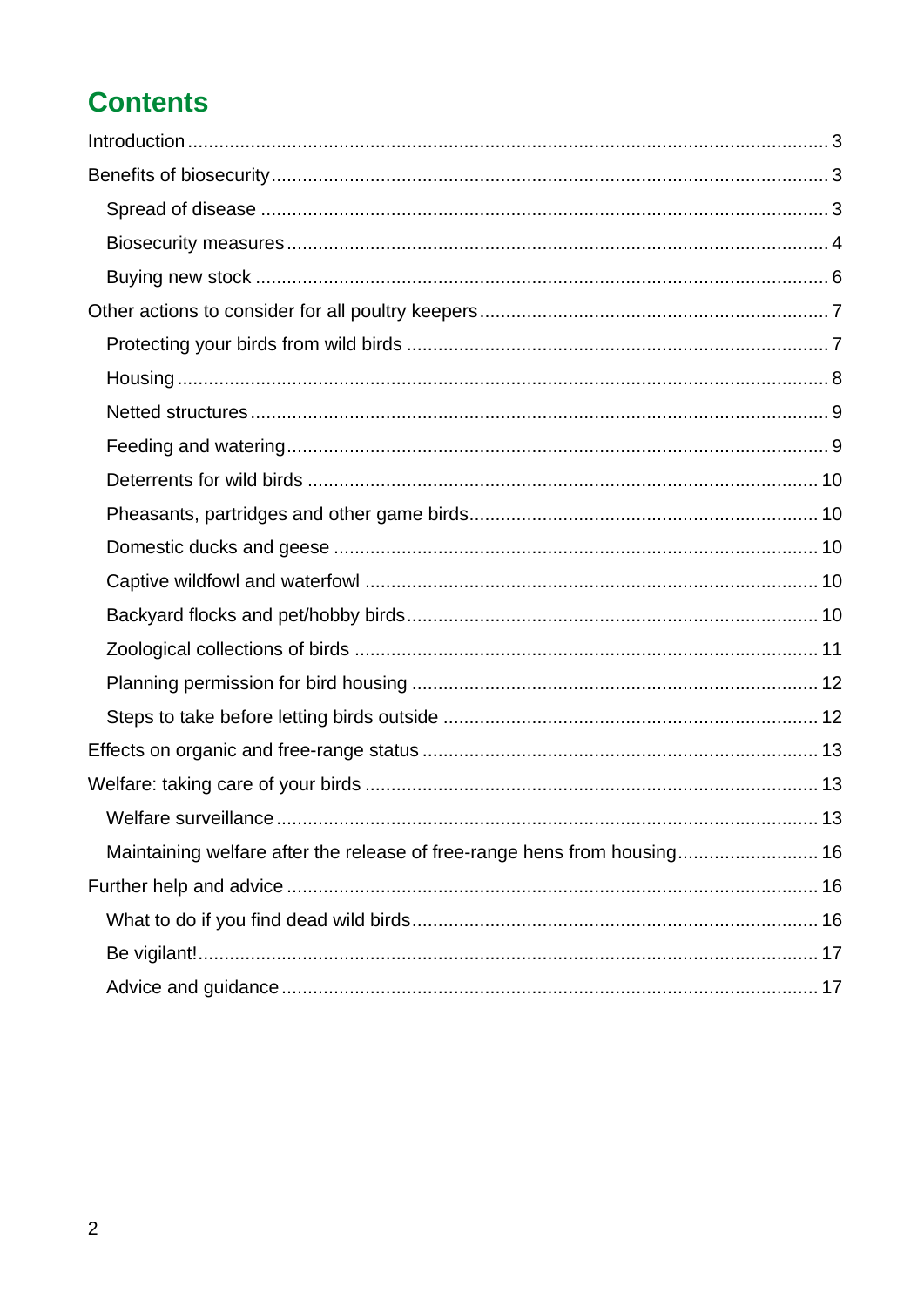## <span id="page-2-0"></span>**Introduction**

This document tells you, as a keeper of poultry or captive birds, about the biosecurity measures you should take to prevent your birds from becoming sick with diseases like avian influenza and Newcastle disease. You should read it if you keep birds for commercial, hobby or other purposes, including as pets.

This document represents biosecurity guidance that is published in accordance with section 6A of the Animal Health Act 1981 in England and Wales. In Scotland, this document represents guidance that is published in accordance with the Codes of Recommendations for the Welfare of Livestock: Animal Health and Biosecurity, made under the Animal Health and Welfare (Scotland) Act 2006. You should read this document together with the specific declarations and legal measures in force at the time, and detailed on [GOV.UK,](https://www.gov.uk/guidance/avian-influenza-bird-flu) on [GOV.SCOT,](http://www.gov.scot/animal-diseases) or on [GOV.WALES.](https://gov.wales/avian-influenza) Measures could include Protection Zones, Surveillance Zones, Restricted Zones or an Avian Influenza Prevention Zone.

## <span id="page-2-1"></span>**Benefits of biosecurity**

Good biosecurity improves overall flock health and productivity by helping to keep out poultry diseases such as avian influenza and Newcastle disease. In the event of an outbreak, it also limits the spread of disease both on and off your premises and cuts the costs of disease treatment and reduces losses, which could improve profitability.

#### <span id="page-2-2"></span>**Spread of disease**

Disease can be spread through several pathways, including:

- the introduction of diseased birds
- contact with diseased flocks
- through wild birds' contaminated faecal matter around the farm (such as walking it into sheds on footwear or on clothing and equipment)
- vermin or wild birds getting access to poorly maintained houses, feed orbedding
- birds drinking from contaminated water sources
- birds eating contaminated feed
- contamination of vehicles, equipment, clothing and footwear which are moved between and within farms
- using shared farm equipment and vehicles, which have not been effectively cleansed and disinfected
- unsatisfactory cleansing and disinfection of vehicles, sheds, feeding troughs or other equipment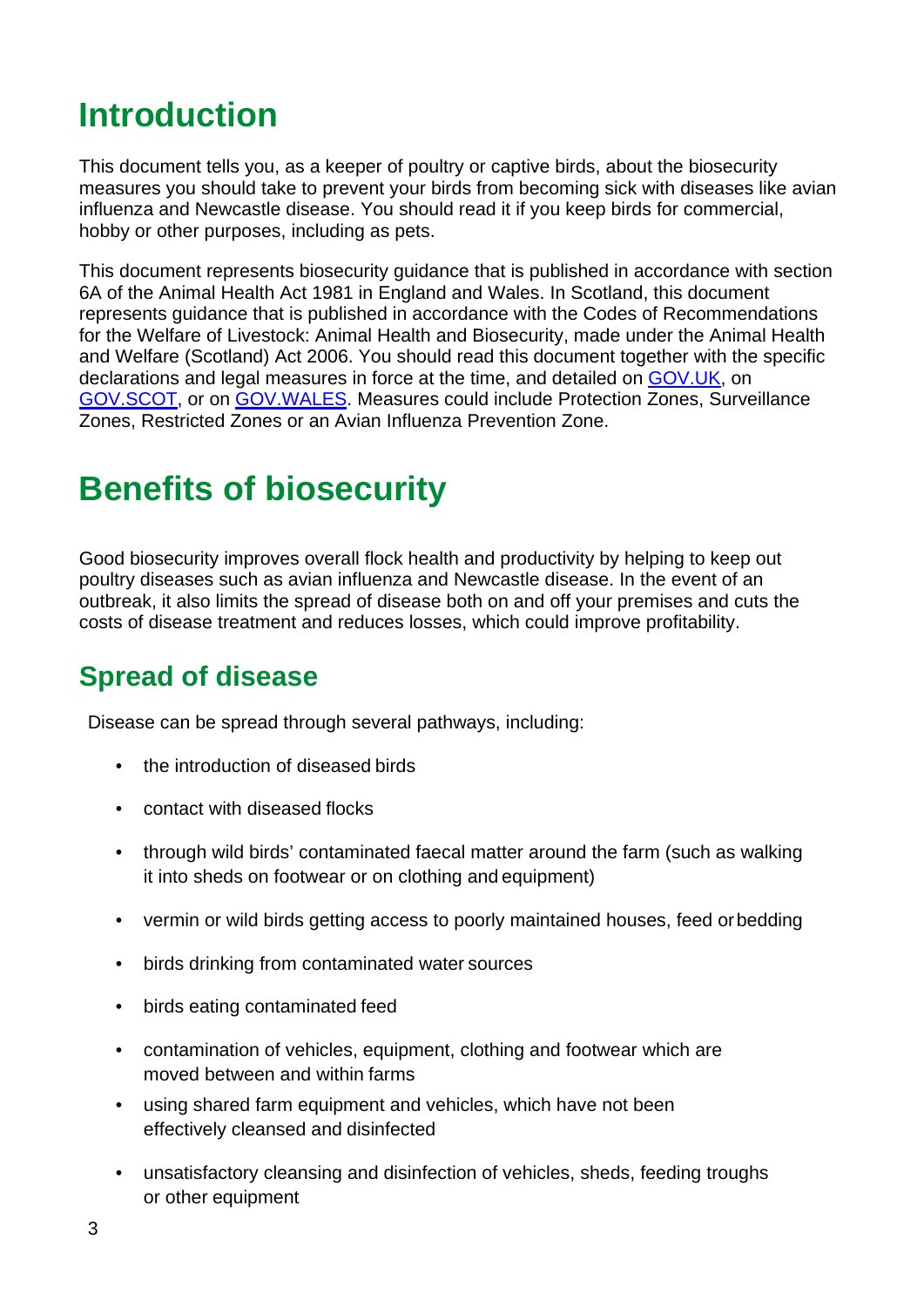#### <span id="page-3-0"></span>**Biosecurity measures**

The following are mandatory biosecurity measures required within an Avian Influenza Prevention Zone to reduce the risk of transmission of highly pathogenic avian influenza. All poultry keepers (including game birds, waterfowl, and pet birds) must take all appropriate and practicable steps to ensure that:

- You wear clean overalls and footwear when entering poultry farms or premises, to avoid bringing infection onto your farm, or spreading it around farms or premises, via your clothes, footwear or hands. Overalls should ideally be changed and foot baths used when moving between flocks or sheds.
- **Staff and all visitors should be provided with protective clothing and footwear dedicated for use on your premises**. These should be removed and cleansed, disinfected, laundered or disposed of after use. Remember to include maintenance men or workmen and any tools they bring onto the premises. Provide hand-washing facilities, and insist that these are used by staff and all visitors.
- Keep good records of all visitors and vehicles that enter the site names, contact details, dates, times and purpose of visit. This will allow the source and spread of disease to your premises to be rapidly traced and will minimise the effect on your business.
- **Strictly limit and control access to all poultry flocks (including game birds and pet birds). If possible, the site should be fenced with a controlled entry point.**  You should restrict the number of visitors and their vehicles, and keep them as far away as possible from poultry buildings, and pastures.
- **Keep appropriate records of poultry (including game birds and pet birds), captive birds and egg movements including production records.** You must keep mortality records. You are also advised to record details of any movement of poultry and eggs on and off your premises, and relevant production records at a shed/house level (such as water consumption, feed consumption and egg production). Where possible, records should be electronic.
- **Have pressure washers, brushes, hoses, water, and fresh supplies of an [approved disinfectant a](http://www.gov.uk/guidance/defra-approved-disinfectant-when-and-how-to-use-it)vailable at all points where people should use them.**  Make sure they are used by all visitors to clean vehicles, equipment and boots both before entry to, and upon leaving, your farm and poultry houses or enclosures. Visitors should, ideally, only use footwear and outer clothing that is kepton-site.
- **Make sure that disinfectant in boot dips is at the right concentration and that it is changed in accordance with the manufacturer's instructions.** Use a stable disinfectant with good resistance to inactivation by organic matter, at a minimum concentration as required by the disinfectants approved for use in England, Scotland and Wales [\(http://disinfectants.defra.gov.uk\)](http://disinfectants.defra.gov.uk/). The level of boot dip should always be at least ankle deep and care should be taken to position the boot dip to allow easy step in/step out procedures to take place. Boot dips should be sited in sheltered/covered locations to prevent disinfectant from being diluted by rainwater.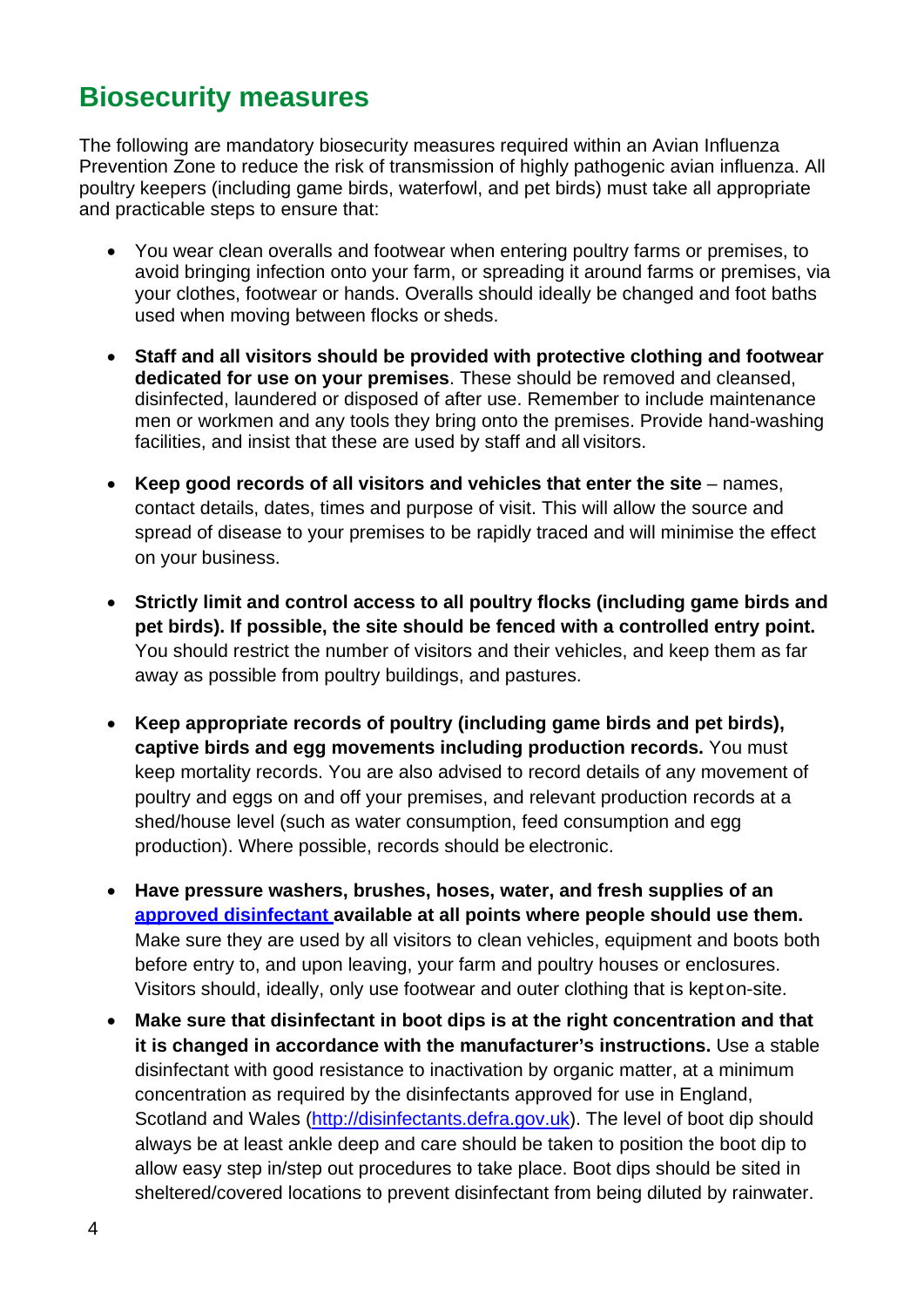The effectiveness of the disinfectant can become compromised in the presence of excessive organic material. Therefore, they should be checked regularly and if this occurs, the disinfectant should be changed. Pre-cleaning boots with water and a brush prior to using the dip is essential to avoid organic overload. It is preferable to have specific footwear that is only worn in the bird area, changing footwear on entering and leaving the area accessed by birds.

- **Cleanse and disinfect all vehicles which have been transporting poultry (including game birds and pet birds), poultry products or poultry byproducts, after each journey.** Don't forget to clean under the wheel arches.
- **Cleanse and disinfect all crates, containers, egg trays and other equipment before and after use or if not possible, destroy.** Do not move any equipment into different poultry buildings without cleansing and disinfecting it first. This also applies to injecting and dosing equipment.
- **Keep farm access routes, parking areas, yards, areas around buildings and storage areas clean and tidy and well maintained, at all times.** This helps avoid wild birds and animals being attracted onto your premises and entering buildings and stores. It will also reduce the risk of vehicles becoming contaminated. You should also prevent the accumulation of standing water and remove any spilled feed that could attract wild birds.
- **Keep all poultry houses or sheds well maintained to ensure that wild birds do not nest or roost in them, and cannot access the inside of the building.**  Rectify any defects, such as holes in the roof or walls or damaged guttering, without undue delay to prevent ingress of contaminated water. (See the advice on protecting your birds from wild birds.)
- **Keep wild birds, dogs, cats, rodents and other livestock out of poultry buildings and feed stores.** These can carry infection or infective material onto your farm and spread disease to your flock.
- **Have an effective rodent and pest control system in place.** Be vigilant for evidence of vermin. Monitor vermin activity by baiting and trapping. Feed silos and containers must be regularly cleaned, maintained and properly sealed, to prevent vermin and wild birds accessing and contaminating feed.
- **Supply only clean fresh drinking water to birds.** Water lines and drinkers must be flushed through and cleaned regularly. You could consider the use ofwater sanitisers in consultation with your vet. In the case of free-range birds, restrict access to possible sources of water used by wild birds and restrict wild bird access to your drinking systems.
- **You should only obtain your feed from a mill or supplier that operates in accordance with relevant Government, Agricultural Industries Confederation or credible assurance scheme standards**, who will normally make available results of salmonella tests on request.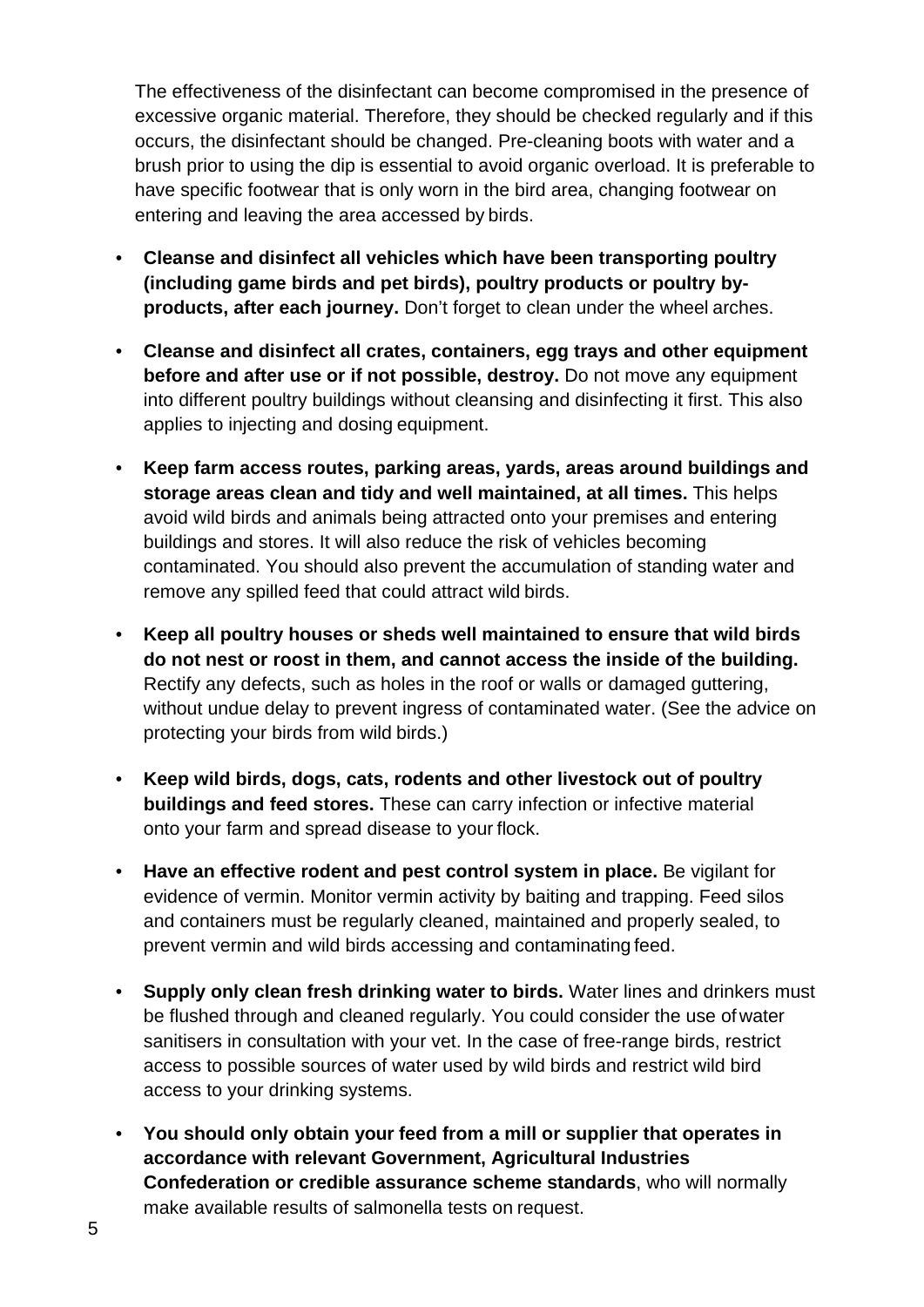- **Damaged eggs, dead birds, litter and manure may carry disease. Dispose of them promptly and appropriately.** For further information, see the guidance on fallen stock and on poultry manure:
- •
- o Fallen [stock and safe disposal of dead animals in](https://www.gov.uk/guidance/fallen-stock) England
- o [Fallen stock guidance in](https://www.gov.scot/publications/animal-by-products-disposal-guidance/pages/fallen-stock-and-other-animal-carcases/) Scotland
- o [Fallen stock guidance in Wales](https://gov.wales/animal-products-guidance)
- o [How to use, store or move manure, guano and digestive tract](https://www.gov.uk/guidance/how-to-use-store-or-move-manure-guano-and-digestive-tract-content) content
- **At depopulation at the end of a production cycle (for example at the end of lay for laying hens), thoroughly clean the building and all equipment, including ducting, drains and fans.** Remove all surplus feed, dead birds and litter. Disinfect the premises and all equipment and carry out rodent and other pest control. You should also clean and disinfect cleaning equipment and protective clothing. Make sure that any visiting teams that catch your poultry follow the biosecurity measures described above for entering and leaving your premises, and only wear protective clothing that is dedicated for use on your premises. If partial depopulation (for example, on a broiler unit - thinning) is carried out, make sure a quarantine period is observed by catching teams. A quarantine of 96 hours is recommended between their last contact with poultry and entry to your buildings.

#### <span id="page-5-0"></span>**Buying new stock**

- Check whether poultry and/or captive bird gatherings are permitted. If they are not, then buying new stock from a gathering will not be possible (although direct sales that are not at a gathering may still go ahead).
- Always make sure you know the health status of any birds you are buying or moving.
- Incoming stock should be isolated from the rest of the flock discuss this with your vet and agree a testing and monitoring programme.
- Only place new stock in facilities which you know have been cleansed and disinfected.
- Where used, keep isolation buildings as near as possible to the farm entrance and separate from other poultry buildings/ranges.
- Use separate equipment when handling isolated stock. If you have enough staff on your farm, allocate some of them to deal only with isolated stock. If not, make sure you handle isolated stock last. Always wash and change into clean overalls and boots before going back to your main flock buildings.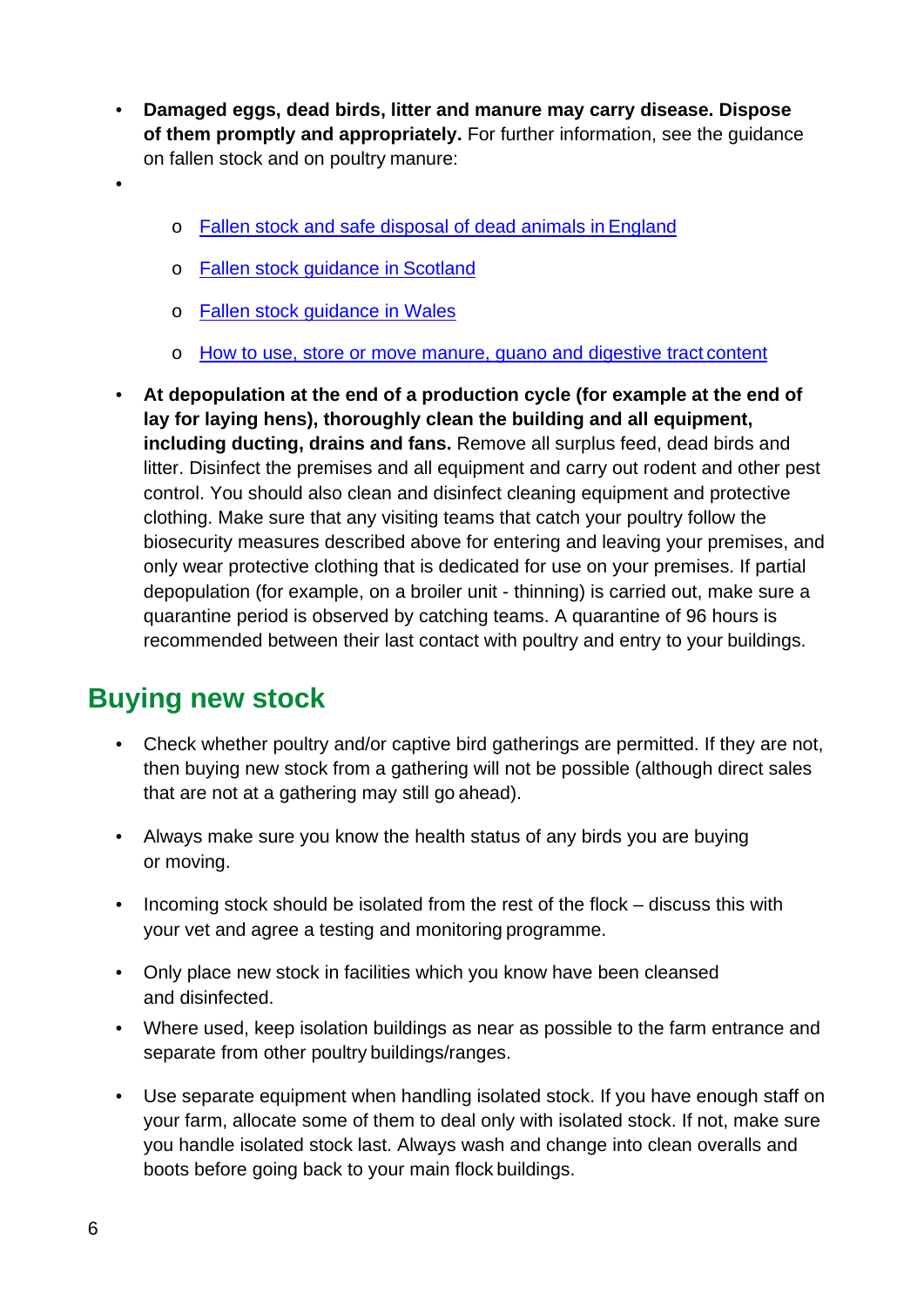## <span id="page-6-0"></span>**Other actions to consider for all poultry keepers**

Where practical, you should also take the following steps:

- Consult your private veterinary surgeon about the risks specific to your premises and the practical steps you can take to reduce them.
- For poultry flocks with fewer than 50 birds, although you are not required by law to register them, we encourage you to do so, as this means we can contact you quickly if there is an outbreak of disease. Please see further information on [how to](http://www.gov.uk/guidance/poultry-registration)  [register your](http://www.gov.uk/guidance/poultry-registration) poultry.
- Keep domestic ducks and geese completely separate from other poultry species as they often don't show any signs of disease but can still pass it on to chickens, turkeys or other poultry species.
- If you have staff, give them the information and training they need to maintain good standards of hygiene (an important aspect of biosecurity) at all times. If they keep their own birds at home, they will need to be extra vigilant for signs of disease and even more careful about biosecurity both at home and on yourfarm.
- You must consider what measures may be appropriate and practical to protect your birds from contact with wild birds, such as feeding and watering birds indoors or under protection from wild birds and rodents (see the advice on protecting your birds from wild birds later in this guidance). Talk to your private veterinarian for further advice.
- Review the contingency plans which you should have in place for managing your premises in the event of a suspected or confirmed case of notifiable avian disease, both on your premises or nearby. The types of movement restrictions that could be put in place are set out in the [Notifiable Avian Disease Control Strategy.](https://www.gov.uk/government/publications/notifiable-avian-disease-control-strategy) Register your premises with APHA on the GB Poultry Register. You should also regularly check that APHA have your correct contact details, including email address and mobile phone number. This will allow us to contact you in the event of an outbreak in your area or further afield in Great Britain. It will help in avoiding delays in issuing licences in the event of an outbreak.
- Sign up to the [Animal and Plant Health Agency \(APHA\) Diseases Alerts Service t](https://www.gov.uk/guidance/apha-alert-subscription-service)o keep up to date with the latest news on other exotic notifiable animal disease outbreaks in Great Britain. Note, this is not the same as the GB Poultry Register.

#### <span id="page-6-1"></span>**Protecting your birds from wild birds**

One way by which notifiable avian disease may spread to poultry is through contact with infected wild birds. Contact may be direct (through mingling), or indirect (through bird secretions, faeces, feathers, rodents etc., contaminating anything that may then come into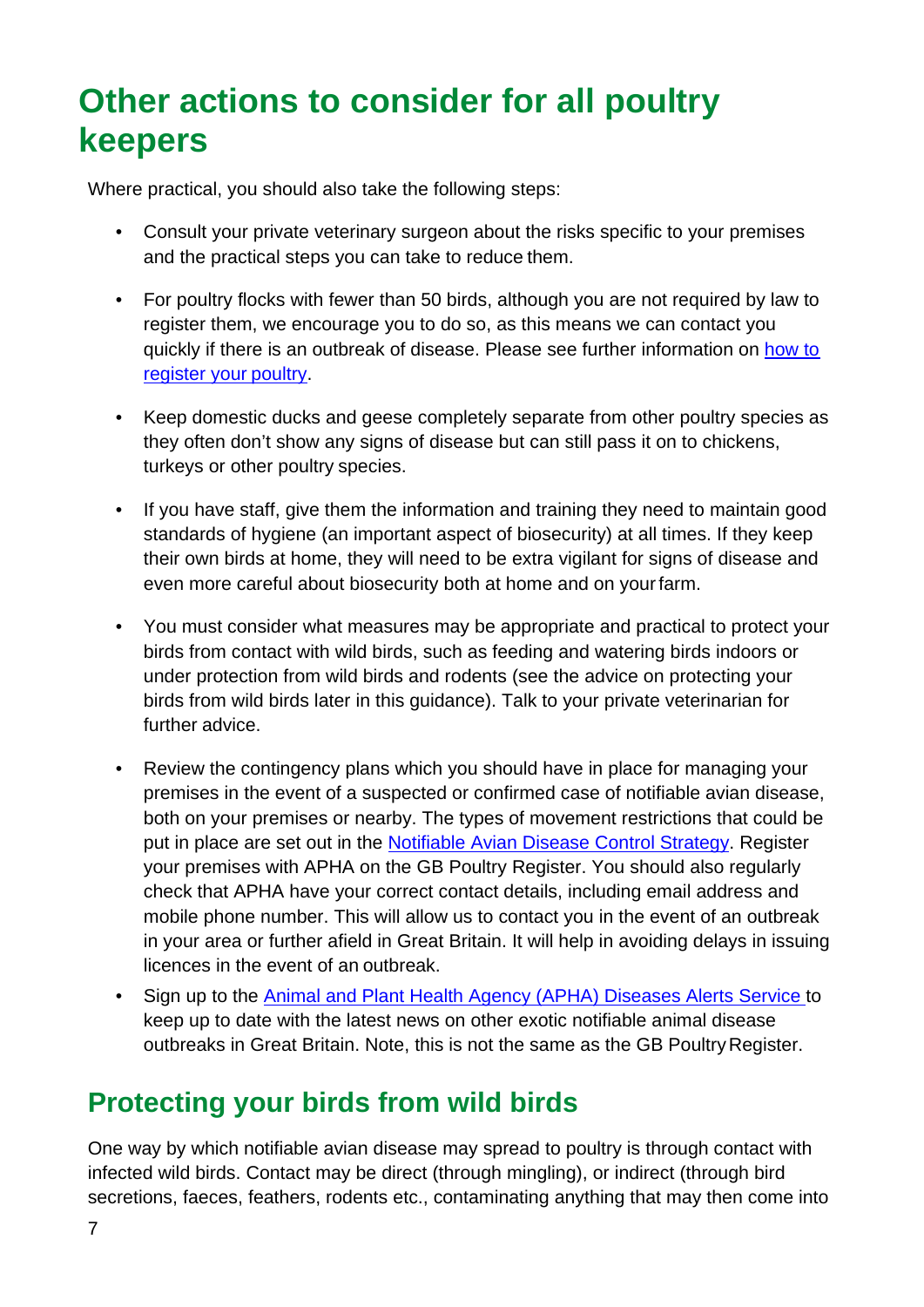contact with poultry such as feed, water, utensils clothing or vermin). Flooding at your premises or fields nearby can attract wild birds, thereby increasing the risk of notifiable avian disease. Flood water can be contaminated (with wild bird infectious material), which can get into poultry houses or range areas.

Make sure poultry houses or sheds on your premises are well maintained to prevent wild birds from nesting or roosting in them. It is important that you regularly inspect the building(s) used to house your poultry (including game birds and pet birds) for any structural damage (such as leaks e.g. roofs, holes, blocked drains or downpipes) and repair any defects without undue delay. Notifiable avian disease can be introduced into poorly maintained poultry houses, via wild birds, rats or mice that could mechanically carry virus into the house, or ingress of contaminated water. It is your responsibility to make sure your birds are protected from disease causing agents.

Biosecurity is cumulative, so the more you do, the better protected your birds will be.

Where an Avian Influenza Prevention Zone or other disease control zone such as a Protection Zone, Surveillance Zone or Restricted Zone has been declared, the declaration will state the mandatory biosecurity and wild bird separation measures that will apply. **You must follow the disease control measures and any published guidance in force at the time.**

#### <span id="page-7-0"></span>**Housing**

If you choose to house your birds for biosecurity or commercial reasons, or housing is required by government, you should ensure **any gaps, openings or ranges are covered with netting**. This should have a mesh size that is sufficiently small enough to exclude wild birds from passing through the openings (see the section below for advice on mesh size). Check these structures regularly for damage that may allow wild birds access. If your birds spend time outside, you will need to consider alternative arrangements. Planning permission may be required for some of these options and the section on planning (below) should be consulted. There are a number of different housing options, including:

- making use of suitable existing buildings (such as barns, farm sheds, outbuildings, garages, garden sheds) adapted for your birds. Ensure that there is adequate ventilation and that any openings or ranges are netted to prevent wild birds gaining access. You should check for and remove hazardous and toxic substances if garages and outbuildings are being used as temporary accommodation
- erecting a solid lean-to or veranda on the side of existing houses (provided it does not impact on the minimum space requirement for access to outdoor areas for free range birds)
- erecting a new temporary structure with solid walls and roof, or a polytunnel. A polytunnel will be suitable only in cooler weather
- any proposed building must take into account the welfare requirements of the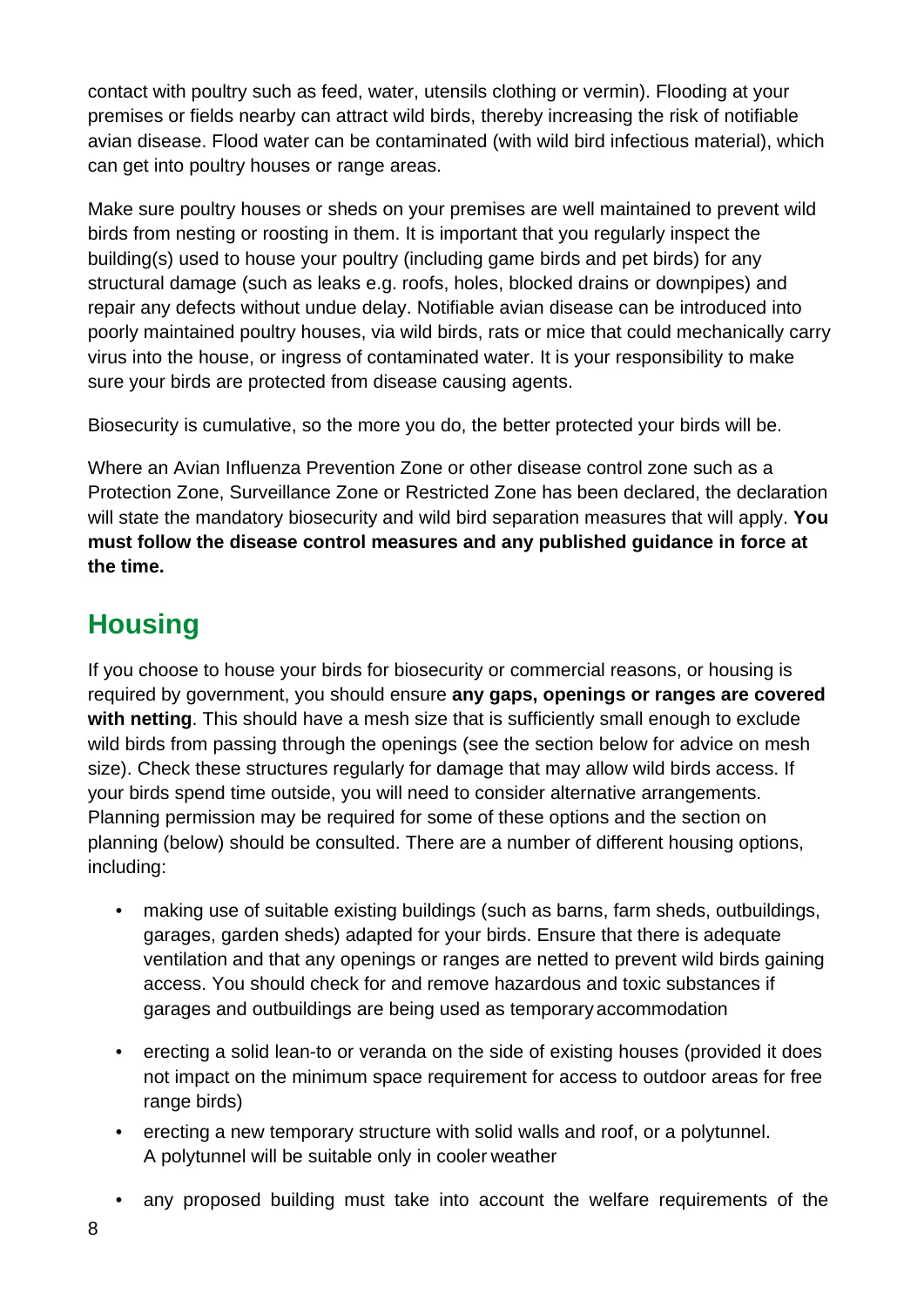birds, in particular the importance of adequate ventilation and light. This is also covered in the advice on welfare later in this guidance

#### <span id="page-8-0"></span>**Netted structures**

Netting of fenced areas can also reduce the risk of disease, providing wild birds cannot gain access to the enclosed area and steps are taken to make the area unattractive to wild birds.

Total netting may be a requirement in Avian Influenza Prevention Zones and other disease control zones. It may also be an alternative to mandatory housing for birds that cannot easily be housed; for example ducks, geese and game birds may be kept in fully netted areas, even if this means netting a smaller area than they currently occupy. (The only exception is for certain zoo birds).

If you choose to totally net outdoor areas, or this is required by government, the following steps should be taken:

- erecting a net structure that will reduce contact between your birds and wild birds;
- when using a netted structure, pay special attention to keeping wild birds from perching on the roof and defecating through it - for example you should consider using additional deterrent methods described below
- constructing temporary outdoor pens using straw bales and a tarpaulin roof with bird-proof netted gaps for light and ventilation
- if bad weather is likely to be a problem, it may be necessary to erect a windbreak around your bird-proof structure
- it is generally recommended that netting should have a maximum mesh size of 25mm although for exposed areas or where heavy snow fall can be expected, a larger mesh size of up to 50mm may be appropriate. You should, where appropriate, consult commercial suppliers of anti-bird netting for advice and further information on equipment

#### <span id="page-8-1"></span>**Feeding and watering**

Regardless of whether your birds are kept indoors or not, you should always isolate their feed and water from wild birds. Available feed and water will attract wild birds; by feeding and watering your birds under cover, and ensuring feed leaks from silo augers etc. are prevented, the possibility of mingling is reduced. The steps you should take, where practical, include:

• never feed or water your birds outdoors in open troughs or by scattering feed on the ground. Feed and water should be provided under cover or in specially designed feeding stations that prevent access by wild birds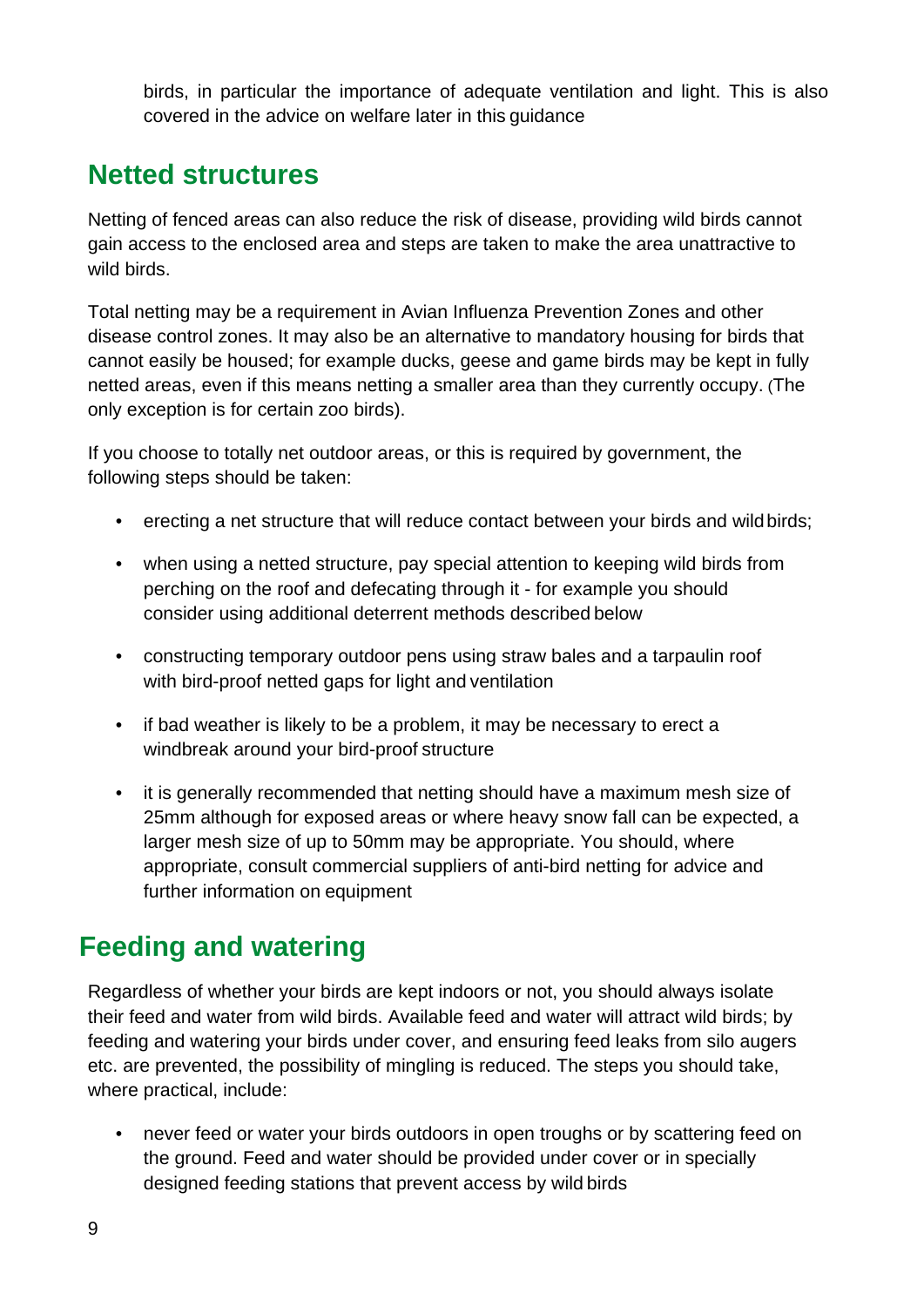- rotating feeding times. Many wild birds learn when captive birds are fed and congregate at these times
- preventing your birds from accessing open water that may be contaminated. Ensure that your birds receive only mains or treated water, or ensure that reservoirs or storage tanks are covered. Sealed nipple systems can be considered

#### <span id="page-9-0"></span>**Deterrents for wild birds**

When designing any protective structure, if you need to use posts, you should think about incorporating spike strips to deter perching by wild birds. In all cases you should also consider making use of deterrents such as flutter tape, flashing lights and scarecrows.

However, in doing so, you should be careful to avoid any potential impacts on your birds; particularly flashing lights.

#### <span id="page-9-1"></span>**Pheasants, partridges and other game birds**

If housing is a government requirement, pheasants, partridges and other game birds should be housed wherever possible. If this measure is not possible, they should be kept in fully netted areas where practical. All feeding and watering should take place under cover. Specialist advice is available from representative organisations and the Animal and Plant Health Agency (APHA).

#### <span id="page-9-2"></span>**Domestic ducks and geese**

If housing is a government requirement and you keep small numbers of ducks and geese, it may be possible to house them. If this measure is not possible, ducks and geese should be kept in fully netted areas or temporary netted structures, where practical. All feeding and watering should take place under cover. Consider using wild bird deterrents to prevent contact with wild birds. Where possible, avoid keeping ducks and geese with other poultry species as they often don't show any signs of disease but can still pass it on to chickens, turkeys or other poultry species.

#### <span id="page-9-3"></span>**Captive wildfowl and waterfowl**

If housing is a government requirement but this measure is not possible, captive wildfowl and waterfowl should be kept in fully netted areas. All feeding and watering should take place under cover or in some form of structure designed to exclude wild birds as far as possible. Consider making sensible use of wild bird deterrents to prevent contact with wild birds. You should consider moving your birds away from large bodies of water that attract wildfowl.

#### <span id="page-9-4"></span>**Backyard flocks and pet/hobby birds**

Where possible, the best approach may be to keep birds in a suitable building, such as a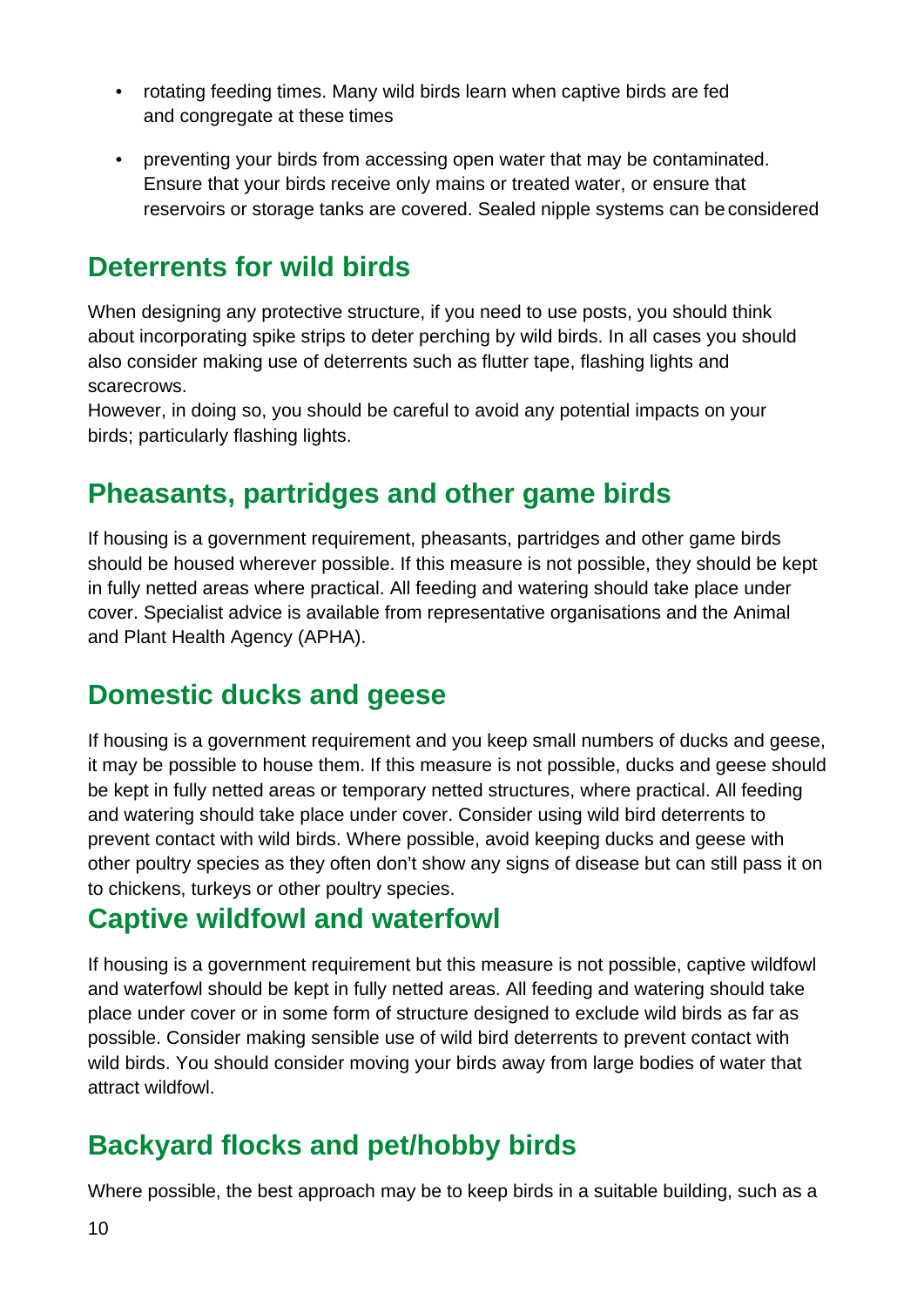shed, outbuilding or garage adapted to house birds, or a new temporary structure such as a lean-to or polytunnel (note - a polytunnel will be suitable only in cooler weather). Ensure openings and ranges are netted to prevent wild birds getting in and remove any hazardous substances.

You are responsible for ensuring the welfare of your birds while they are indoors, and for keeping them calm and comfortable:

- ensure birds have natural light where possible and are not kept permanently in the dark. Any artificial light should ideally follow typical day and nightpatterns
- ensure there is adequate ventilation adult birds will tolerate low temperatures but are very susceptible to high temperatures (temperatures should not be allowed to go significantly above  $21^{\circ}C$ )
- feather pecking can be a risk when birds are kept indoors. Keep the environment interesting to reduce this risk. Consider adding pecking blocks, fresh bedding, straw bales and objects such as cabbages, scatter feed or whole grain on the floor of the building and add grit to litter so birds can scratch and carry out natural foraging behaviors
- if feather pecking occurs, you can reduce light levels, although they should still be light enough for you to read a newspaper
- if you keep several types of birds, you should house chickens or turkeys in separate enclosures from waterfowl (ducks and geese)
- check birds regularly to ensure they are healthy and have enough food, water and dry bedding; you may want to consider nutritional supplements in drinking water as these can help keep birds calm
- skin parasites, such as red mite, can be a problem in birds kept indoors and can make birds more irritable. Advice on controlling these parasites can be obtained from your vet
- [Register your birds on the GB Poultry](http://www.gov.uk/guidance/poultry-registration) Register.

If an Avian Influenza Prevention Zone is in place requiring birds to be housed or otherwise kept separate from wild birds, specific advice and guidance for backyard producers and pet keepers will be published on [GOV.UK,](https://www.gov.uk/guidance/avian-influenza-bird-flu) or on [GOV.SCOT,](http://www.gov.scot/animal-diseases) or [GOV.WALES.](https://gov.wales/avian-influenza)

## <span id="page-10-0"></span>**Zoological collections of birds**

If housing of birds is a government requirement, there may be welfare issues in implementing this measure for zoological collections of birds (A zoo/aquarium licensed under the Zoo Licensing Act.). All zoos should have a contingency plan for responding to disease outbreaks. If it is not possible to meet the basic welfare requirements of particular species by housing or fully netting areas, then steps should be taken to implement the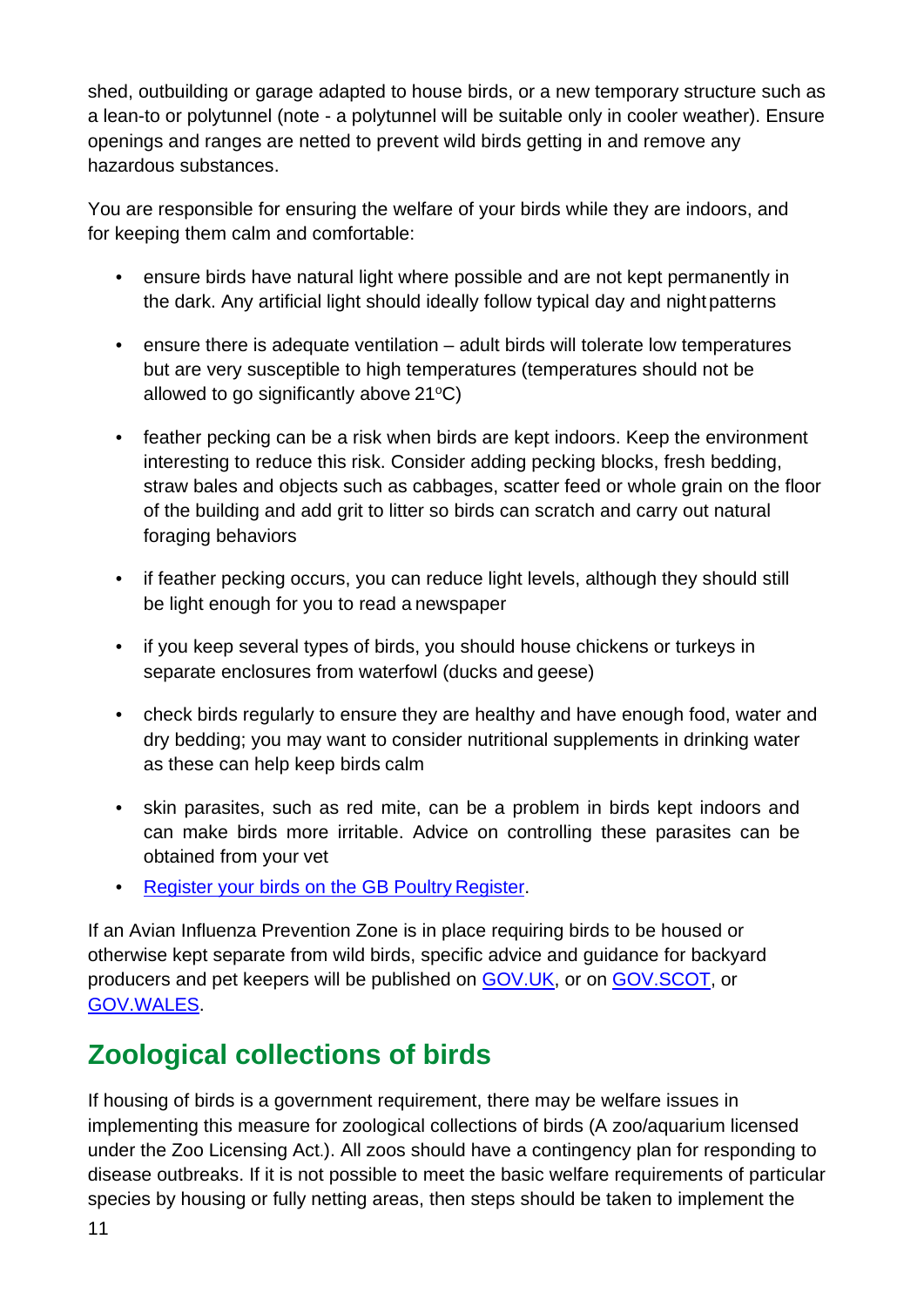good biosecurity practices agreed with APHA and the British and Irish Association of Zoos and Aquariums (BIAZA).

#### <span id="page-11-0"></span>**Planning permission for bird housing**

Planning permission for bird housing is not always required if the work does not involve building, engineering or similar operations. Permitted Development Rights exist for erecting structures in certain circumstances. Simple structures such as posts and netting might not require permission. It is unlikely, for example, that you would need planning permission if the structure is temporary, mobile, or used for the purposes of agriculture.

However, regulations will differ between commercial and hobby poultry keepers. You should always check with your local planning authority in the first instance. You can go to www.planningportal.gov.uk for contact details in England and Wales or [planning](http://www.scotland.gov.uk/Topics/Built-Environment/planning/Roles/Planning-Authorities) [authorities in Scotland.](http://www.scotland.gov.uk/Topics/Built-Environment/planning/Roles/Planning-Authorities)

#### <span id="page-11-1"></span>**Steps to take before letting birds outside**

Before releasing birds after a period of housing, there are a number of steps you should take to prepare the outside area (the "range") and reduce the risk of infection. To be effective these steps should be taken as early as possible before birds are allowed back onto the range:

- inspect your range regularly and remove any obvious contaminants from wild birds (such as faeces or feathers) in a biosecure manner
- net ponds and drain waterlogged areas of land. If this isn't possible, then you can fence them off from your birds so they cannot access it whilst ranging, or use an alternative paddock that doesn't have access to water
- remove any feeders and water stations from the range, or ensure that they are covered to sufficiently restrict access by wild birds
- consider using decoy predators on the range, or allowing dogs to accompany you on foot patrols around the range. You could also consider bird scarers if their use is appropriate for the area (see [NFU Code of Practice o](https://www.nfuonline.com/assets/4662)n bird scarers)
- consider daily checks of the range area to monitor any changes in the biosecurity measures in place and to record changes in wild bird activity and discuss with your own vet where these are noted
- consider increasing the number of shelters on the range area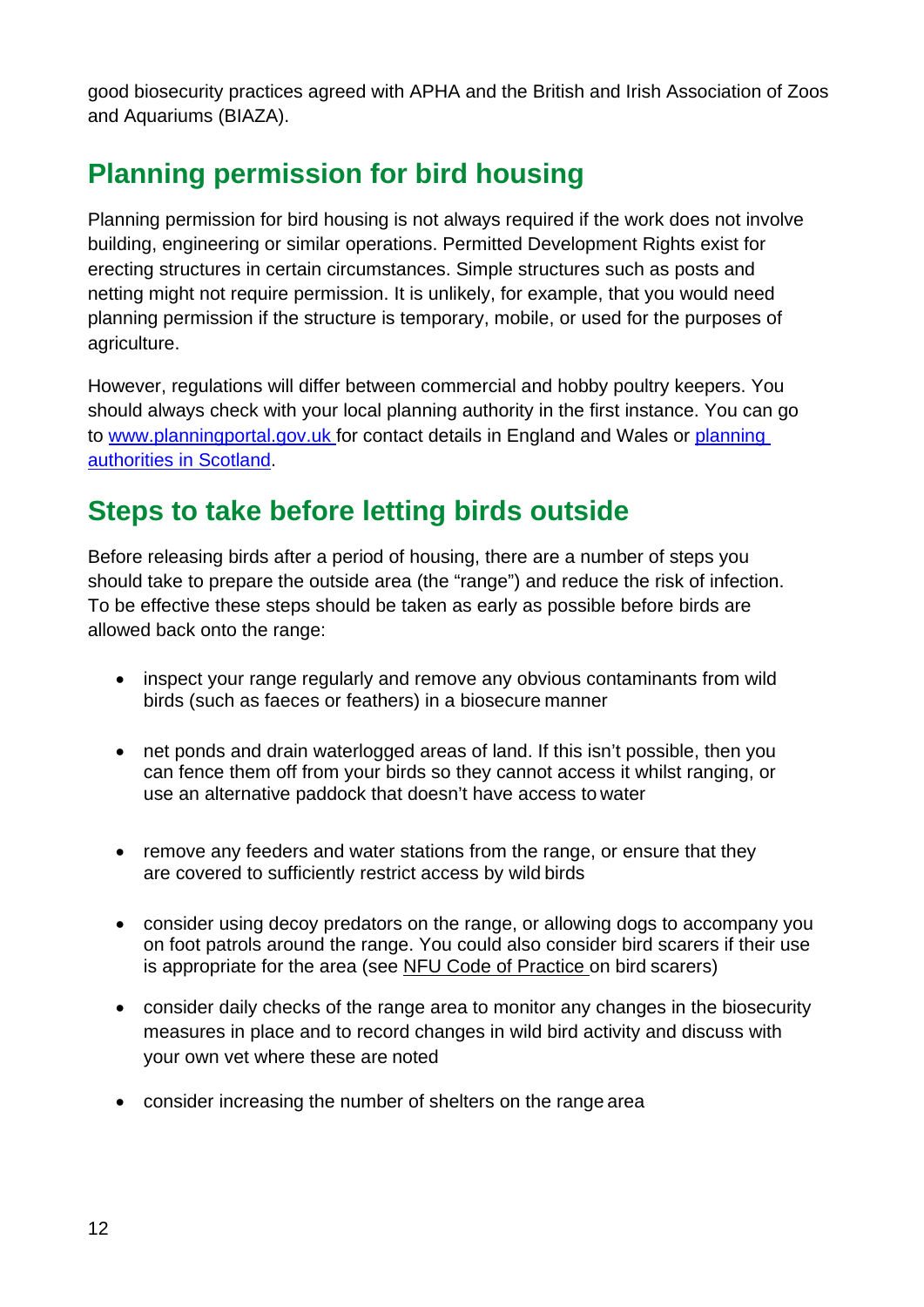## <span id="page-12-0"></span>**Effects on organic and free-range status**

This section applies where the government has put in place mandatory housing or separation from wild birds.

- The organic status of poultry flocks is not affected by any legal requirement to house or restrict access to open-air runs, provided that all other requirements of the [Organic Standards c](http://www.gov.uk/guidance/organic-farming-how-to-get-certification-and-apply-for-funding)ontinue to be met.
- Under EU egg marketing regulations, keepers who are required by government to house their birds to protect animal health can retain their free range status during the fixed 16-week grace period. Eggs laid by housed birds after the grace period has expired may no longer be marketed as free-range. Once allowed back outside, laying hens regain their free range status provided all other free range marketing requirements are met.
- Under EU poultry meat marketing regulations, keepers who are required by government to house their birds can retain their free range status provided birds have spent a minimum of half their life time with either access to outside areas, or housed during the fixed 12 week grace period. If birds are housed for longer than half their lifetimes outside of the 12 week grace period, they cannot longer be marketed as free range.
- "Traditional free-range" and "free range total freedom" birds ordinarily must have continuous daytime access to open-air runs from a certain age depending onthe

species. In the case of chickens for "Traditional free range", it is six weeks of age with a minimum age at slaughter of 81 days. A chicken will lose its ability to acquire "Traditional free-range" status if it is kept housed beyond the 12 week grace period and after the first 6 weeks of its life and will never be able to attain it. For "Free range – total freedom" birds they must have continuous access to open air runs.

They will lose their free range status if they continue to be housed after the grace period and will never be able to attain "free range – total freedom" status.

• For longer-term concerns about possible loss of status, for example organic or free- range, you should consult the responsible sector body or organic certification body.

## <span id="page-12-2"></span><span id="page-12-1"></span>**Welfare: taking care of your birds Welfare surveillance**

• You must always look after the welfare of your birds, particularly so in the case of a disease outbreak. If you choose to house your birds for biosecurity or commercial reasons, or housing is required by government and your birds are not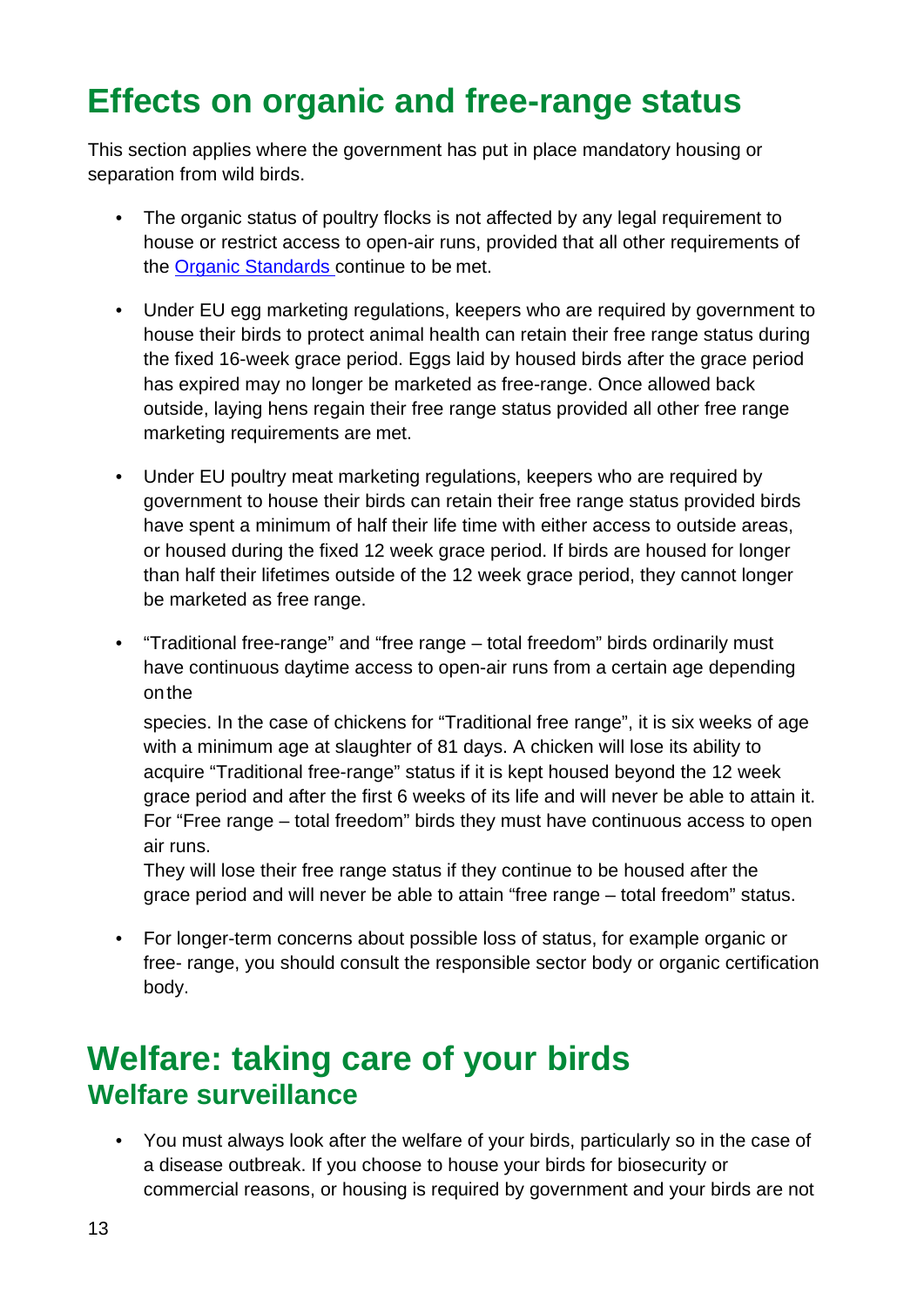used to being housed for a sustained period, this may create welfare and behavioural problems. This means:

- you should seek advice from your vet if there are any potential concerns about welfare.
- you should be vigilant for signs such as injurious feather pecking, behaviours associated with redirected foraging and any other signs of poor welfare such as loss of condition
- you should understand the type of pecking that could occur in your flock. Aggressive pecking, which is not the same as injurious feather pecking, may also be seen when management changes are made. [Featherwel,](https://www.featherwel.org/featherwel/Portals/3/Documents/advice_guide_V1.2-May-2013.pdf) BEIC and AssureWel have produced practical guidance which describes how to check for early signs of injurious feather pecking in laying hens. Assure Wel has also produced a bench- marking tool for feather loss scores for commercial producers.
- you should consider using scratch feeds to prevent boredom amongst housed flocks, which can lead to injurious feather pecking and cannibalism
- overcrowding may become a problem and you must take steps to ensure that the stocking density within each house will not reach the point at which bird welfare is compromised – a particular risk in hot, cold or wet weather
- you should consider installing thermometers at bird level you should monitor the maximum temperature, and take action if it significantly exceeds  $21^{\circ}$ C for adult birds. This could prevent losses due to hyperthermia (high temperatures are more difficult for birds to cope with than low temperatures), but they may also give an indirect measure of ventilation rates
- you should consider providing perches as a welfare benefit. In Scotland, for species other than waterfowl, it is a requirement that all Scottish registered laying flocks are provided with aerial perching. There are many advantages, including making use of vertical space so that stocking density is reduced, but the main advantage is giving submissive birds the chance to remove themselves from situations where they may otherwise be pecked or cannibalised
- you should provide fresh litter in all temporary accommodation, and ensure that adequate feed and water, ventilation and lighting are available. Consider making use of damp proof membranes for earthen floors to maintain good litter conditions
- you should also consider ways to enrich the birds' environment more generally, such as using straw bales or hanging cabbages
- you should maintain a regular lighting pattern with no sudden changes. If an outbreak of injurious feather pecking occurs, you may need to reduce the lighting, as well as adding more environmental enrichment including scratch feeding if feasible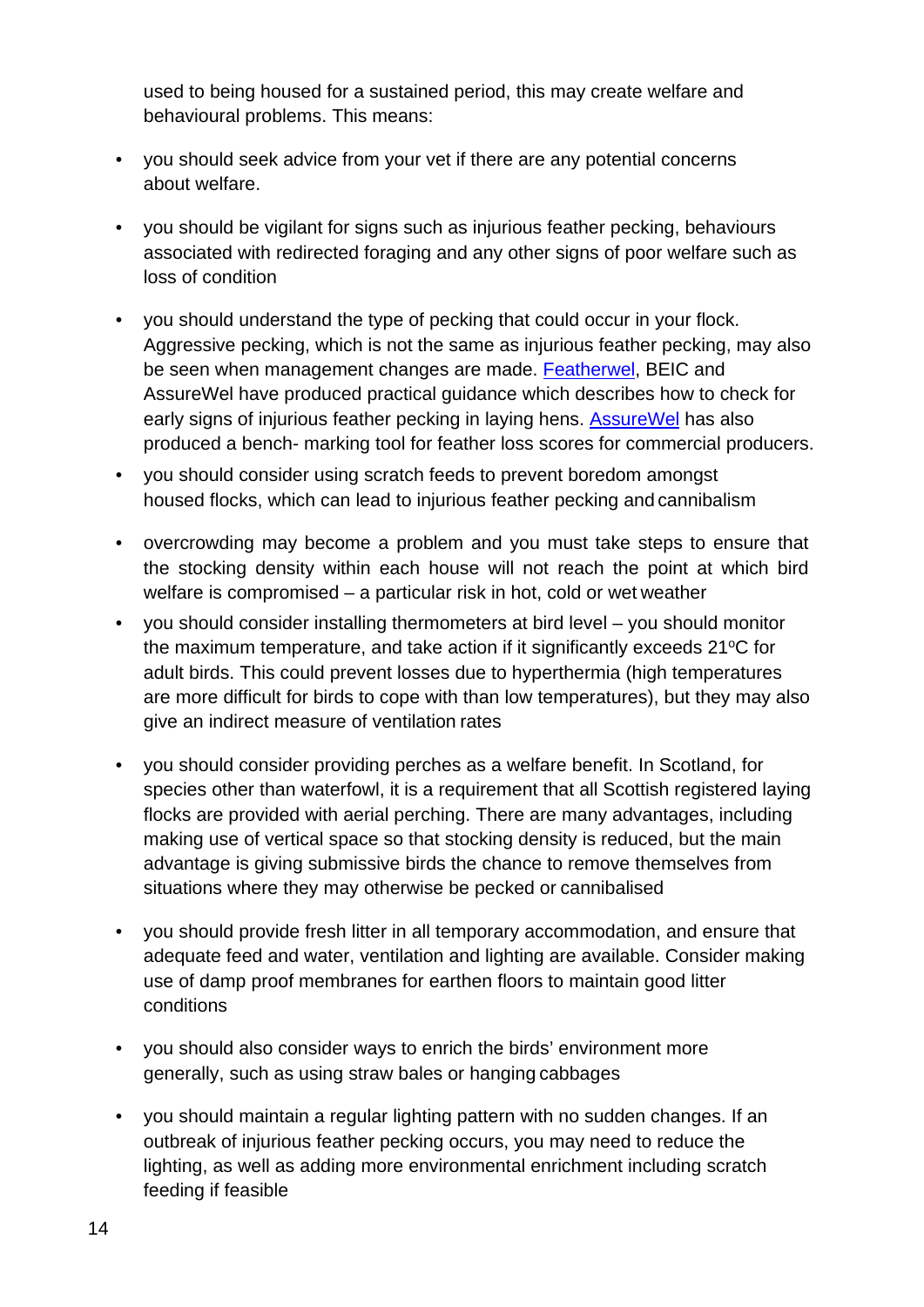- always ensure that your birds have clean water do not use standing water that may have become contaminated by wild birds
- you should also ensure that you (or your staff) inspect the birds more often in order to pick up problems before they lead to the deterioration of birdwelfare
- you should avoid sudden changes to main diet and, where possible, mix old and new diets through any transition period. Mashing feed increases eating time compared to pellets and keeps the birds occupied which reduces the risk of injurious feather pecking. Consumption of whole oats, wheat, corn, alfalfa, maize/barley/pea, silage and carrots can reduce injurious feather pecking, plumage damage and death
- you should maintain effective levels of disease control. High levels of red mite infection and worm burdens are associated with increased risk of injurious feather pecking

you should provide pullets with rearing conditions that are similar to those during laying. If pullets are normally given access to a range during their rearing phase and are then confined, this can increase the risk of injurious feather pecking. Pullet suppliers should make any unexpected confinement history available to those taking delivery of these birds to help reduce the risk of injurious feather pecking at onset of lay and during the laying period

#### **Specific measures for ducks**

You may wish to provide an alternative source of water for housed ducks. Open water sources such as troughs, filled water buckets and showers enable them to immerse their heads in or under water and preen effectively, keeping eyes, nostrils, beaks and plumage in a healthy condition. However, your ducks should not be given access to water which may be contaminated by wild birds. You should ensure that litter quality does not deteriorate with excess water spillage. Wet bedding can increase the spread and severity of pododermatitis (contact dermatitis on the feet) and an increased susceptibility to other infectious diseases.

Consider making use of raised, perforated plastic floors or equivalents to place water sources on to assist maintaining litter/straw quality.

You should ensure that ventilation and temperature controls are appropriate for ducks. They drink and produce more water in their droppings than other poultry, and humidity and ammonia levels can increase rapidly. Adult ducks prefer lower temperatures (around 13°C) to other poultry.

Having a contingency plan that can be put into operation will make sure the welfare of your flock remains a priority at a critical time. Further guidance and information on poultry welfare is available on the following pages: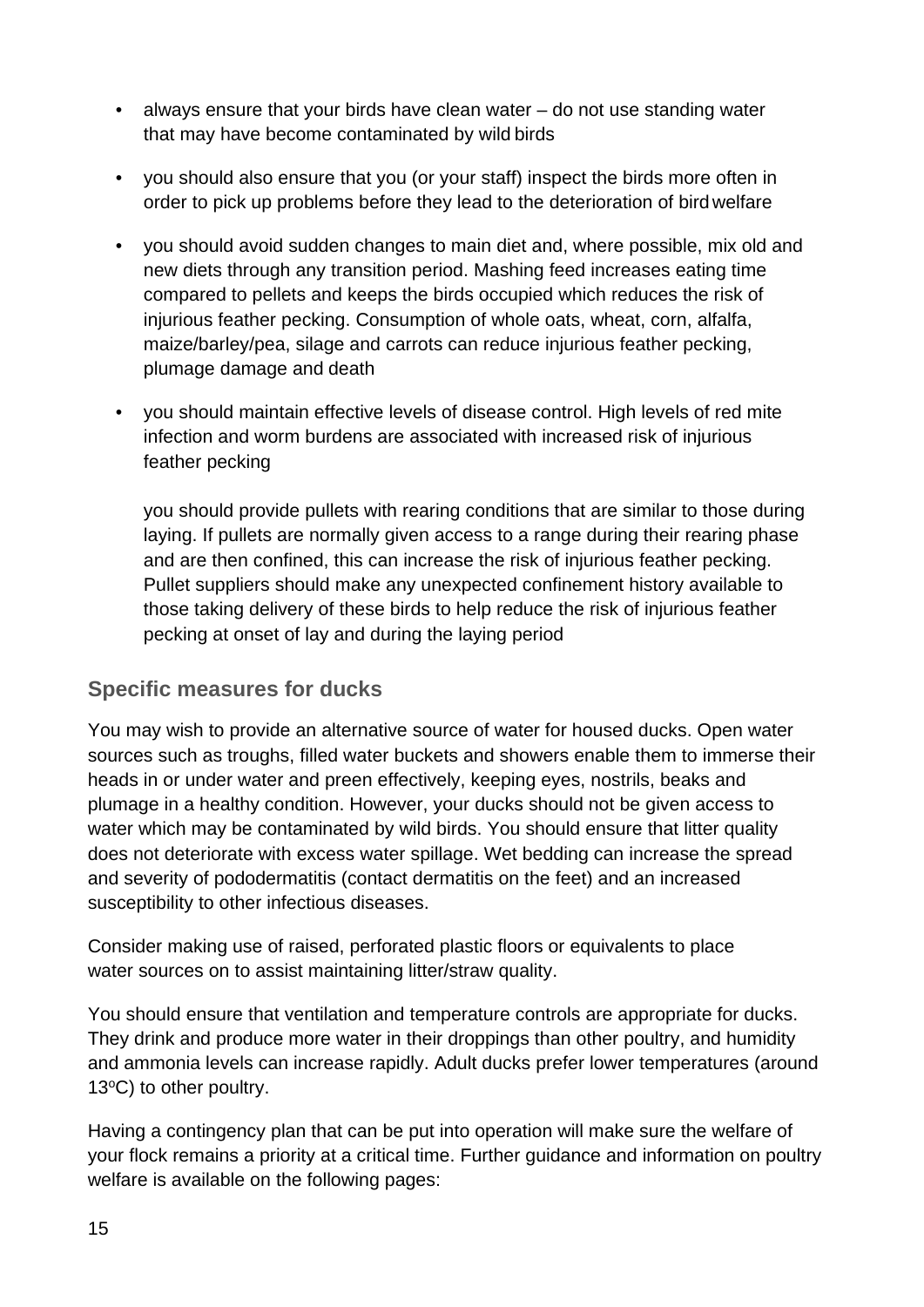- England: [poultry on farm welfare,](https://www.gov.uk/government/publications/poultry-on-farm-welfare) or you can call the Defra Helpline on **03459 33 55 77**
- Scotland: farmed [animals](http://www.gov.scot/Topics/farmingrural/Agriculture/animal-welfare/AnimalWelfare/farmed)
- Wales: animal [welfare](https://gov.wales/animal-welfare)

#### <span id="page-15-0"></span>**Maintaining welfare after the release of free-range hens from housing**

When released after a period of housing, free-range hens may exhibit increased levels of aggression or feather pecking. The cause of these behavioural changes is not completely understood, but should be treated in a similar manner to any occurrence of these behaviours. If you are worried about their welfare, seek advice from your vet.

You should continue to inspect livestock more regularly than once a day. This will ensure that you detect any injurious pecking resulting from housing at the earliest opportunity, and enable you to take steps to treat or cull injured birds.

Ideally, hens should be kept inside large naturally-lit veranda-type buildings. If this is not possible, you should maintain light intensity at 10 lux or above in the perching, feeding and walking areas during the housed period and afterwards unless injurious pecking occurs.

You should only decrease light intensities for the period where injurious pecking is a welfare problem.

During housing and afterwards, resources such as food and water sources, should be made more widely available to reduce competition.

Space allowances for free-range hens are specified in legislation and codes of recommendations and should be maintained at these levels or more.

Re-introduction to the range should be carried out with minimal disturbance to the birds. You should treat the flock as if it was a young flock and re-introduce birds to the range gradually over a period of 7-10 days in order for them to re-adjust to temperature changes, light conditions and additional external influences.

## <span id="page-15-2"></span><span id="page-15-1"></span>**Further help and advice What to do if you find dead wild birds**

If you find dead wild waterfowl (swans, geese or ducks) or gulls, or any other dead wild birds of other species in the same location in England, Scotland or Wales, you should report them to the Defra helpline on **03459 33 55 77** or by emailing defra.helpline@defra. gov.uk. We may then collect some of these birds and test them to help us understand if disease is present and, if so, how this may be distributed geographically and in which bird species.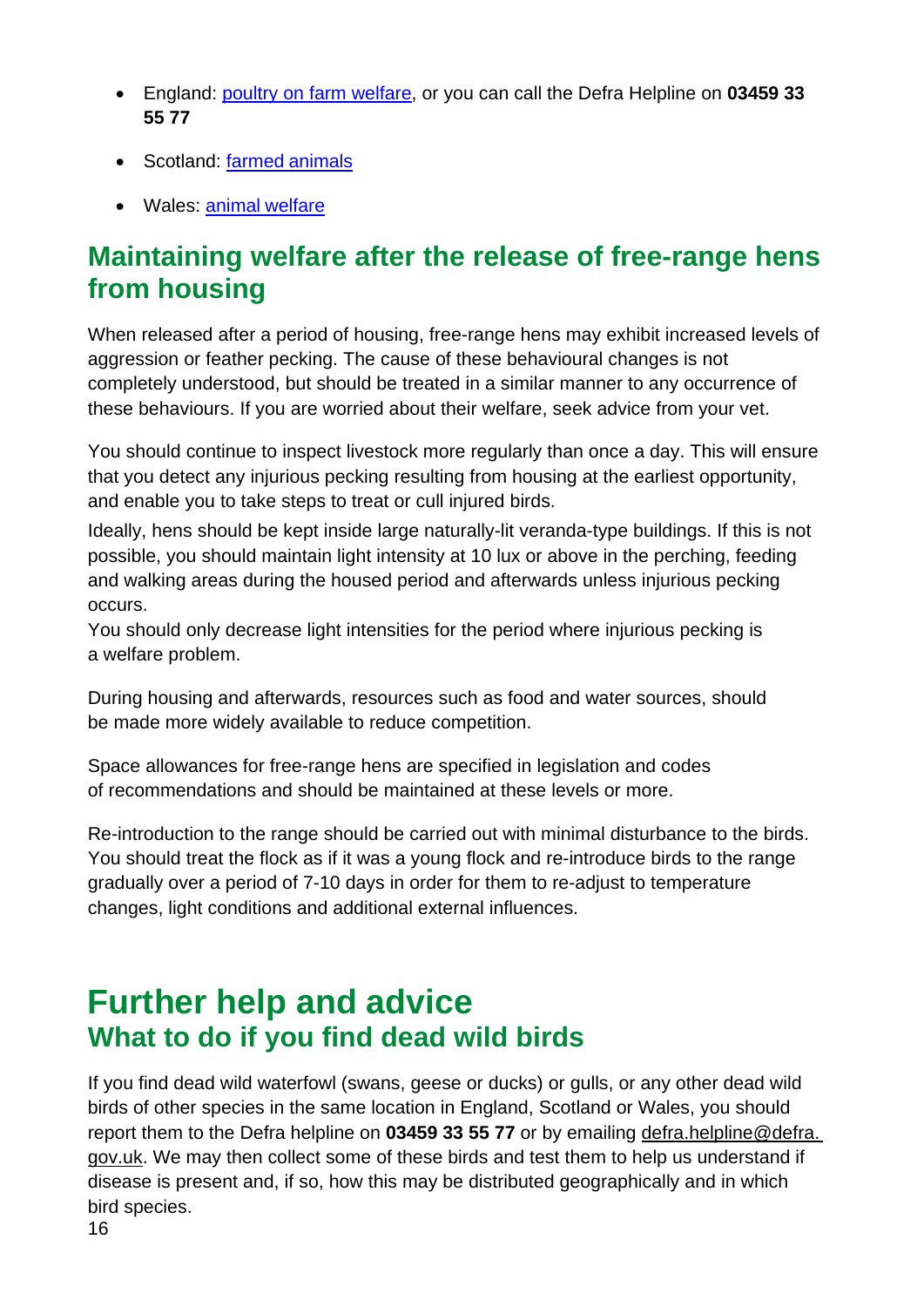#### <span id="page-16-0"></span>**Be vigilant!**

Look out for clinical signs of disease in your flock.

Increased mortality, unusual behaviour, neurological signs such as shaking or incoordination, decreased eating or drinking, falling egg production, eggs with thin or misshapen shells and breathing difficulties may all be early signs of a disease problem. Ensure you keep yourself and your staff aware of what signs each disease may cause.

If you suspect disease, ask your vet for advice as soon as possible. Do not wait for more evidence – **some diseases can spread very quickly.**

Where avian influenza (or Newcastle disease) is **not** strongly suspected, but cannot be ruled out, poultry keepers may wish to liaise with their private veterinarian about utilising the Animal and Plant Health Agency (APHA) **"testing to exclude"** regime in GB. This involves submitting samples to a testing service at the APHA's National Reference Laboratory, Weybridge. This can help detect a notifiable avian disease at the earliest opportunity, for such cases. Further information is available on the [APHA](http://apha.defra.gov.uk/vet-gateway/tte/index.htm)  [website.](http://apha.defra.gov.uk/vet-gateway/tte/index.htm)

Avian influenza and Newcastle disease are notifiable diseases and if you suspect either of these diseases, you must report them immediately by calling the Defra Rural Services Helpline on 03000 200 301. In Wales, contact 0300 303 8268. In Scotland, contact your local [Field Services Office.](https://www.gov.uk/government/organisations/animal-and-plant-health-agency/about/access-and-opening#scotland-field-service-offices) Failure to do so is an offence.

#### <span id="page-16-1"></span>**Advice and guidance**

**Always practice good biosecurity, ask your vet for advice if you suspect disease. You must report any suspicion of avian influenza or Newcastle disease** immediately by calling the Defra Rural Services Helpline on 03000 200 301. In Wales, contact 0300 303 8268. In Scotland, contact your local [Field Services Office.](https://www.gov.uk/government/organisations/animal-and-plant-health-agency/about/access-and-opening#scotland-field-service-offices) Failure to do so is an offence.

You can find more information about diseases, such as avian influenza and Newcastle disease, including signs to watch out for, at the following pages:

- England: [avian influenza a](https://www.gov.uk/guidance/avian-influenza-bird-flu)nd [Newcastle disease: how to spot and report it,](https://www.gov.uk/guidance/newcastle-disease) or you can call the Defra Helpline on **03459 33 55 77**.
- Scotland: [avian influenza a](http://www.gov.scot/avianinfluenza)nd [Newcastle](http://www.gov.scot/newcastledisease) disease.
- Wales: [avian flu a](https://gov.wales/avian-influenza)nd [Newcastle](https://gov.wales/newcastle-disease-guide) disease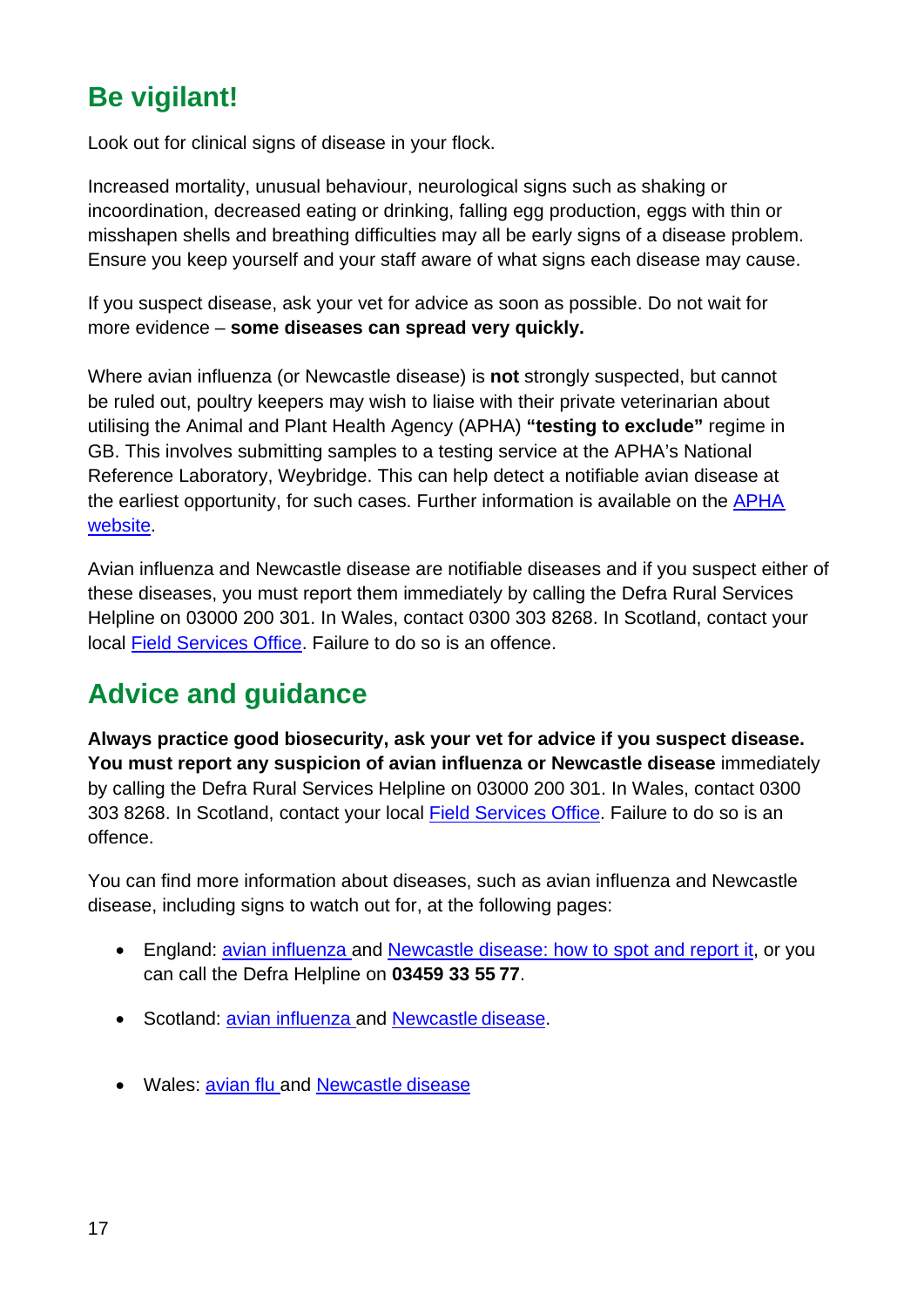| <b>Version Control</b> | <b>Date</b>                                                                                                                                                                                                                                                                             |
|------------------------|-----------------------------------------------------------------------------------------------------------------------------------------------------------------------------------------------------------------------------------------------------------------------------------------|
| Version 1.0            | Published 21 December 2014                                                                                                                                                                                                                                                              |
| Version 1.1            | Published on 29 November 2016.                                                                                                                                                                                                                                                          |
|                        | Minor editorial changes to biosecurity advice and<br>updates to links. Additional information regarding the<br>Animal and Plant Health Agency "testing to exclude"<br>scheme included on page 12 and new paragraphs<br>added on welfare surveillance on page 13.                        |
| Version 1.2            | Published on 7 December 2016.<br>Document updated to refer to specific biosecurity                                                                                                                                                                                                      |
|                        | considerations applicable across Great Britain under<br>Avian Influenza Prevention Zones that were created<br>by Defra, the Scottish Government and the Welsh<br>Government on 6 December 2016.                                                                                         |
| Version 1.3            | Published on 18 January 2017                                                                                                                                                                                                                                                            |
|                        | Document updated to reflect the extension to the<br>Prevention Zones to 28 February 2017, also includes<br>extra guidance for those with backyard flocks.                                                                                                                               |
| Version 1.4            | Published on 31 March 2017                                                                                                                                                                                                                                                              |
|                        | Document updated to remove specific references<br>to any current Prevention Zones which may be in<br>force, and to include extra guidance on welfare.                                                                                                                                   |
| Version 1.5            | Published on 29 May 2017                                                                                                                                                                                                                                                                |
|                        | Minor editorial changes, plus amendments to Housing<br>sub- sections to make it clear that housing of birds is<br>a voluntary decision, unless required by government.                                                                                                                  |
| Version 1.6            | Published on 27 November 2018                                                                                                                                                                                                                                                           |
|                        | Minor editorial changes and updates to include<br>keeping ducks and geese separate from other                                                                                                                                                                                           |
| Version 1.7            | Published on 1 April 2020                                                                                                                                                                                                                                                               |
|                        | Minor editorial changes including amendments to<br>general biosecurity subsections and "Protecting your<br>birds" paragraph.                                                                                                                                                            |
| Version 1.8            | Published on 11 November 2020.<br>Document updated to refer to specific biosecurity<br>considerations applicable across Great Britain under<br>Avian Influenza Prevention Zones that were created by<br>Defra, the Scottish Government and the Welsh<br>Government on 11 November 2020. |